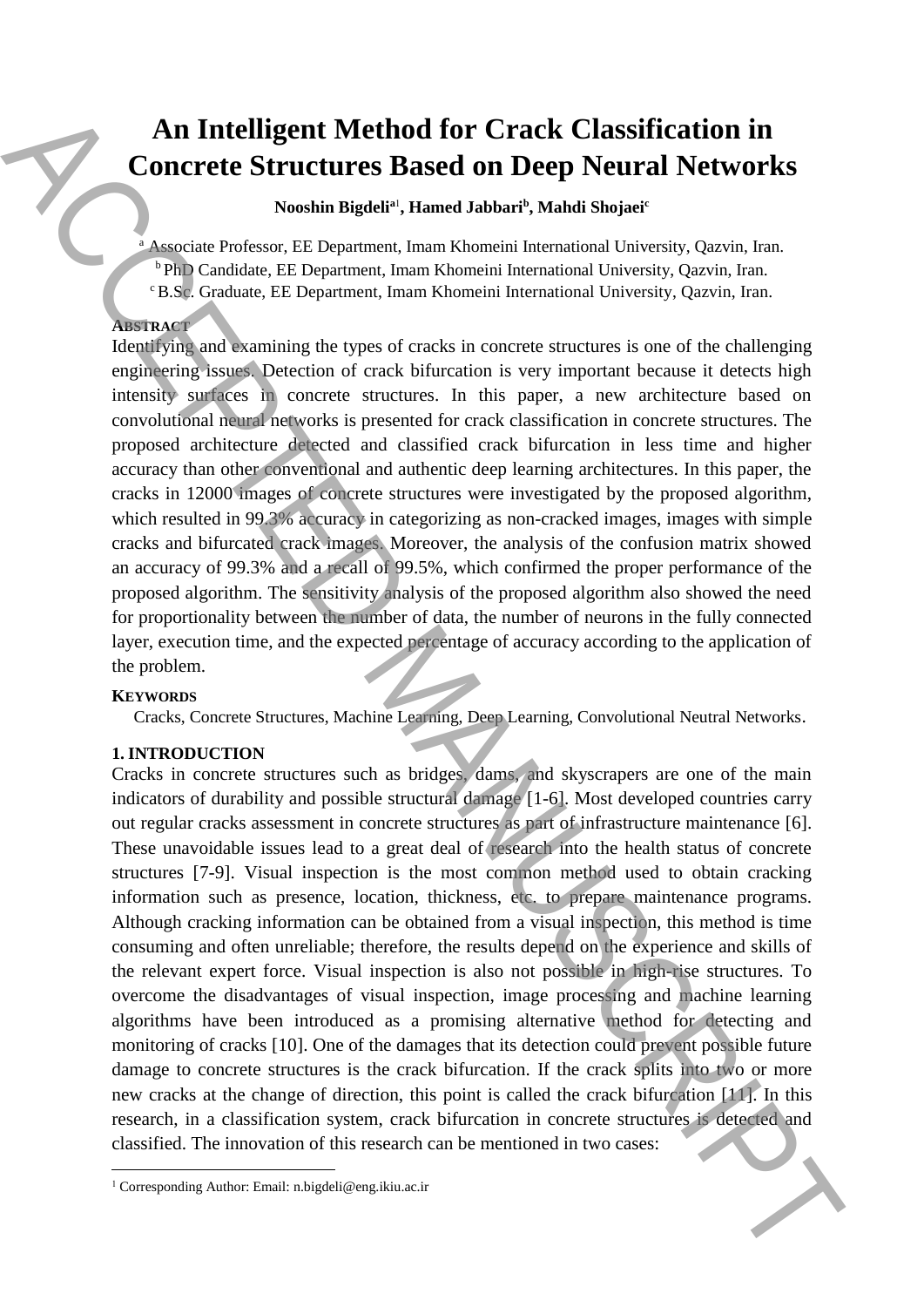- 1. The proposed architecture of this paper is a combination of different deep layers that has led to a unique structure.
- 2. Although some previous studies have examined, detected and classified cracks in concrete structures [6, 12-14], detection of crack bifurcation has received less attention [11]. In some articles, the purpose of which was only to detect cracks (and not to classify some specific types of it), crack bifurcation is also considered, but they have not classified the crack bifurcation as a specific type [14]. Therefore, in this research, crack bifurcation is detected and classified in concrete structures.

The achievements of this research are as follows:

- 1. Achieving 99.3% accuracy that is a high accuracy in classifying cracks compared to other methods;
- 2. Relatively low execution time of the proposed architecture (76 min) compared to other valid architectures in deep learning on the same hardware platform.

#### **2. METHODOLOGY**

The proposed method of this paper for detecting and classifying cracks in concrete structures according to the block diagram of Fig. 1 is that first in the data collection stage, a video of the concrete structure is prepared by a quad copter. The saved video is then converted to a panoramic image of the concrete structure. In the next step, the panoramic image is decomposed into small images with the desired resolution. After the data collection step, preprocessing is done to remove possible noise and adjust the color intensity of the images. Finally, by designing a deep learning network, the images extracted from concrete structures are classified into three categories. Fig. 2 also shows the proposed architecture of this research. In this architecture, maximum integration was used across the network to maintain the best features. Moreover, after the convolution layer packet normalization is located in the first and second blocks. There is a Relu nonlinear activator function in the first three blocks of the proposed architecture [15]. At the end of the network and in the fourth block, two fully connected layers have been used. To prevent over-fitting, a random removal layer is used between fully connected layers to reduce parameters. In the last layer, the Softmax function is considered for classification as well [16]. The proposed included from the proposed and absorber the proposed algorithm has been able to detect the proposed algorithm has been able to detect the proposed algorithm has been able to detect the proposed algorithm has



#### **3. RESULTS AND DISCUSSION**

The confusion matrix for the proposed algorithm of this research is shown in Table 1. As can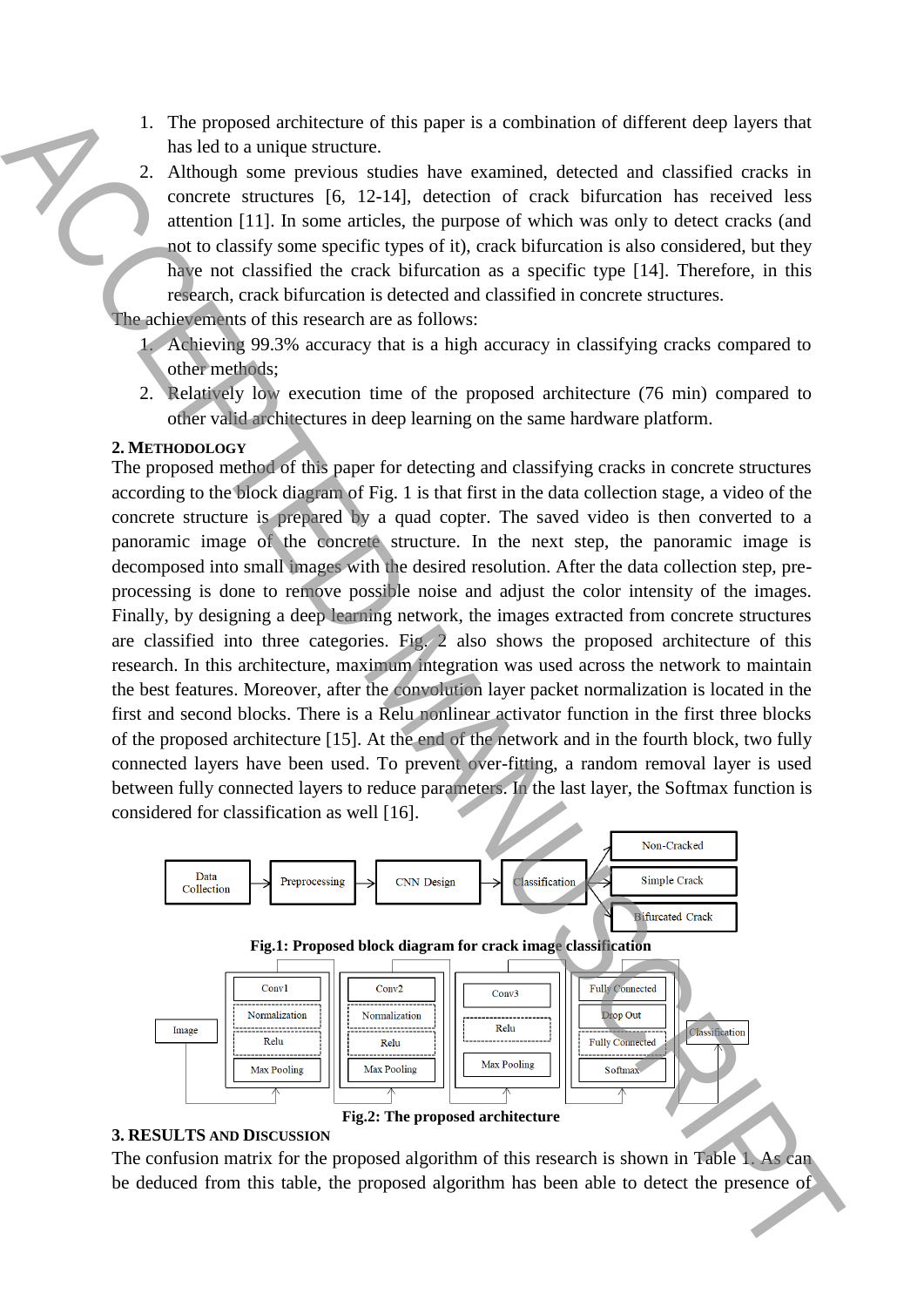bifurcated crack images of concrete structures in 99.5% of cases. Also, according to this table, the accuracy, precision and call of the proposed algorithm are 99.3, 99.3 and 99.5%, respectively.

| <b>Predicted</b><br>Actual | <b>Non-Cracked</b> | <b>Simple Crack</b> | <b>Bifurcated</b><br><b>Crack</b> |
|----------------------------|--------------------|---------------------|-----------------------------------|
| <b>Non-Cracked</b>         | 0.993              | 0.006               | 0.001                             |
| <b>Simple Crack</b>        | 0.003              | 0.991               | 0.006                             |
| <b>Bifurcated Crack</b>    | ) 001              | 0.004               | በ 995                             |

**Table 1: The confusion matrix for the proposed algorithm**

Generally, the convolutional neural networks require large volumes of labeled data. Of course, it is not always possible to provide a lot of labeled data, and in many cases, this has limitations. Although high-tagged data can increase accuracy, it increases computation time and can overshadow the online nature of the learning algorithm. Therefore, the relationship between the number of data and the execution time of the program as well as the desired accuracy is a challenge that can vary depending on the subject under study. Sensitivity analysis of the number of data in the proposed algorithm showed that although the execution time of the algorithm decreases with decreasing the number of data, the percentage of accuracy also decreases, which confirms the challenge of proportionality between the number of data, execution time, and expected percentage of accuracy. However, at least 10,000 data results in a good accuracy of over 90% and an approximate time of 62 minutes.

### **4. CONCLUSION**

According to the intelligent method presented in this paper, the images extracted from the flying robot, which can cover all parts of a concrete structure, were classified by a proposed deep architecture. This classification included categories of non-cracked images, images with simple cracks, and bifurcated crack images, which yielded 99.3% accuracy. The strengths of this paper can be summarized in four cases: first, the proposed deep architecture is much less complex than other deep architectures, and secondly, it simply leads to higher accuracy than the other methods introduced in the previous studies and other deep architectures have been validated. The third case involves less execution time than other methods. The fourth and final advantage of this article is the detection of crack bifurcation, which has received less attention in other articles. Although the proposed method may not be suitable for being online due to runtime, the use of a strong hardware system could help to realize this idea. Besides, the use of flying robots, in addition to the advantage of quad copter, can be useful and effective in the online investigation of crack bifurcation and other important cracks in concrete structures. **Monte Const. This change of construction in the proposed interaction in the second Alto, according to this constrained a specific constrained a specific constrained a monte constrained a monte constrained a monte constrai** 

#### **5. REFERENCES**

- [1] L. Qiu, S. Yuan, and C. Boller, "An adaptive guided wave-Gaussian mixture model for damage monitoring under time-varying conditions: Validation in a full-scale aircraft fatigue test," *Structural health monitoring,* vol. 16, no. 5, pp. 501-517, 2017.
- [2] P. Liu et al., "Development of a "stick-and-detect" wireless sensor node for fatigue crack detection," *Structural Health Monitoring,* vol. 16, no. 2, pp. 153-163, 2017.
- [3] J. Xu, Z. Fu, Q. Han, G. Lacidogna, and A. Carpinteri, "Micro-cracking monitoring and fracture evaluation for crumb rubber concrete based on acoustic emission techniques," *Structural Health*